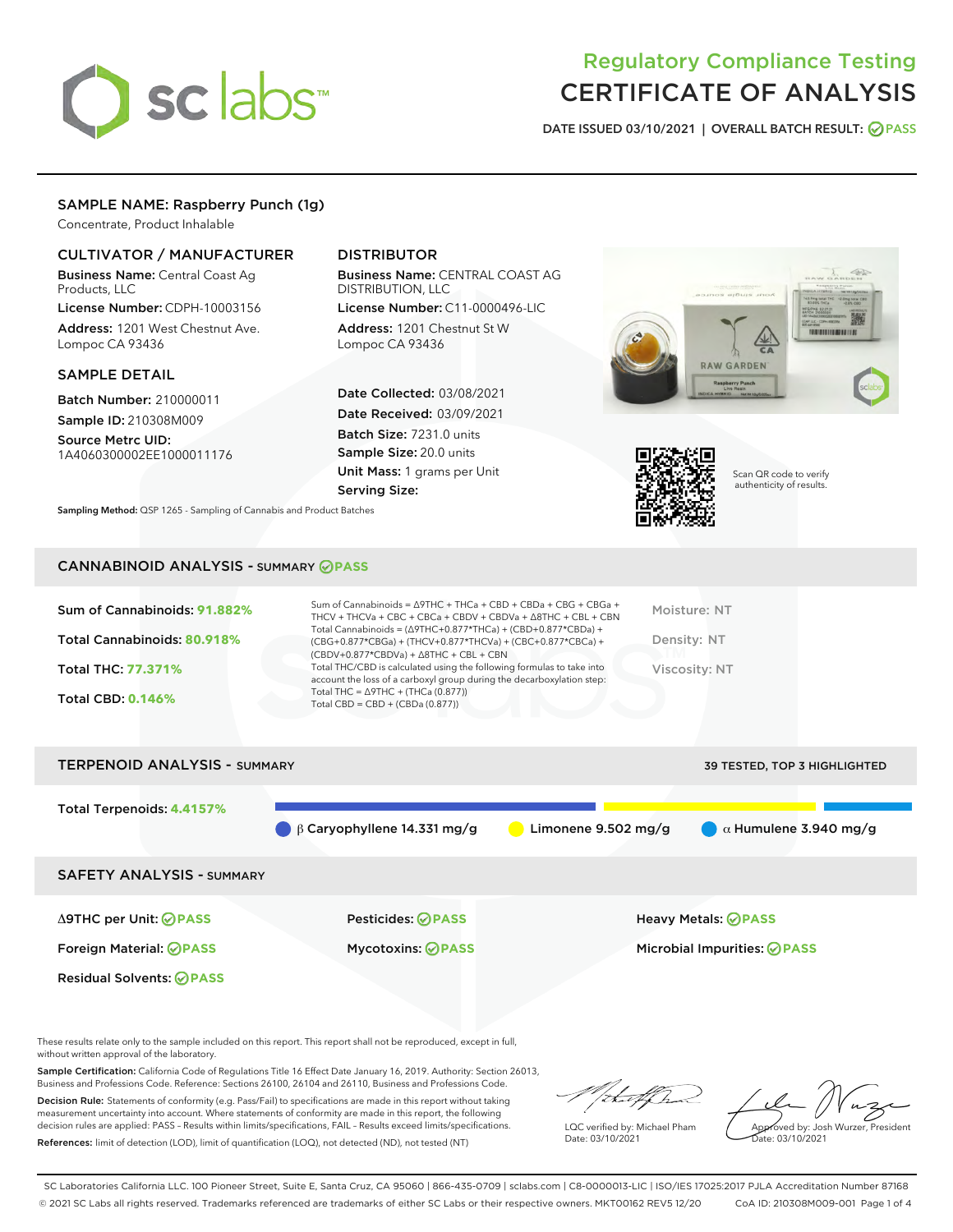



RASPBERRY PUNCH (1G) | DATE ISSUED 03/10/2021 | OVERALL BATCH RESULT: @ PASS

#### CANNABINOID TEST RESULTS - 03/09/2021 2 PASS

Tested by high-performance liquid chromatography with diode-array detection (HPLC-DAD). **Method:** QSP 1157 - Analysis of Cannabinoids by HPLC-DAD

TOTAL CANNABINOIDS: **80.918%** Total Cannabinoids (Total THC) + (Total CBD) + (Total CBG) + (Total THCV) + (Total CBC) +

(Total CBDV) + ∆8THC + CBL + CBN

TOTAL THC: **77.371%** Total THC (∆9THC+0.877\*THCa)

TOTAL CBD: **0.146%**

Total CBD (CBD+0.877\*CBDa)

TOTAL CBG: 2.31% Total CBG (CBG+0.877\*CBGa)

TOTAL THCV: 0.439% Total THCV (THCV+0.877\*THCVa)

TOTAL CBC: 0.652% Total CBC (CBC+0.877\*CBCa)

TOTAL CBDV: ND Total CBDV (CBDV+0.877\*CBDVa)

| <b>COMPOUND</b>  | LOD/LOQ<br>(mg/g)          | <b>MEASUREMENT</b><br><b>UNCERTAINTY</b><br>(mg/g) | <b>RESULT</b><br>(mg/g) | <b>RESULT</b><br>(%) |
|------------------|----------------------------|----------------------------------------------------|-------------------------|----------------------|
| <b>THCa</b>      | 0.05/0.14                  | ±21.968                                            | 854.79                  | 85.479               |
| <b>A9THC</b>     | 0.06 / 0.26                | ±0.828                                             | 24.06                   | 2.406                |
| <b>CBGa</b>      | 0.1/0.2                    | ±1.18                                              | 22.7                    | 2.27                 |
| <b>CBCa</b>      | 0.07/0.28                  | ±0.364                                             | 7.44                    | 0.744                |
| <b>THCVa</b>     | 0.07/0.20                  | ±0.239                                             | 5.01                    | 0.501                |
| <b>CBG</b>       | 0.06/0.19                  | ±0.125                                             | 3.16                    | 0.316                |
| <b>CBDa</b>      | 0.02/0.19                  | ±0.048                                             | 1.66                    | 0.166                |
| $\triangle$ 8THC | 0.1 / 0.4                  | N/A                                                | <b>ND</b>               | <b>ND</b>            |
| <b>THCV</b>      | 0.1/0.2                    | N/A                                                | <b>ND</b>               | <b>ND</b>            |
| <b>CBD</b>       | 0.07/0.29                  | N/A                                                | <b>ND</b>               | <b>ND</b>            |
| <b>CBDV</b>      | 0.04 / 0.15                | N/A                                                | <b>ND</b>               | <b>ND</b>            |
| <b>CBDVa</b>     | 0.03/0.53                  | N/A                                                | <b>ND</b>               | <b>ND</b>            |
| <b>CBL</b>       | 0.06 / 0.24                | N/A                                                | <b>ND</b>               | <b>ND</b>            |
| <b>CBN</b>       | 0.1/0.3                    | N/A                                                | <b>ND</b>               | <b>ND</b>            |
| <b>CBC</b>       | 0.2 / 0.5                  | N/A                                                | <b>ND</b>               | <b>ND</b>            |
|                  | <b>SUM OF CANNABINOIDS</b> |                                                    | 918.82 mg/g             | 91.882%              |

#### **UNIT MASS: 1 grams per Unit**

| ∆9THC per Unit                        | 1120 per-package limit     | <b>PASS</b><br>24.06 mg/unit |  |
|---------------------------------------|----------------------------|------------------------------|--|
| <b>Total THC per Unit</b>             |                            | 773.71 mg/unit               |  |
| <b>CBD per Unit</b>                   |                            | <b>ND</b>                    |  |
| <b>Total CBD per Unit</b>             |                            | $1.46$ mg/unit               |  |
| Sum of Cannabinoids<br>per Unit       |                            | 918.82 mg/unit               |  |
| <b>Total Cannabinoids</b><br>per Unit |                            | 809.18 mg/unit               |  |
| <b>MOISTURE TEST RESULT</b>           | <b>DENSITY TEST RESULT</b> | <b>VISCOSITY TEST RESULT</b> |  |

Not Tested

**MOISTURE TEST RESULT**

Not Tested

Not Tested

#### TERPENOID TEST RESULTS - 03/10/2021

Terpene analysis utilizing gas chromatography-flame ionization detection (GC-FID). Terpenes are the aromatic compounds that endow cannabis with their unique scent and effect. Following are the primary terpenes detected. **Method:** QSP 1192 - Analysis of Terpenoids by GC-FID

| <b>COMPOUND</b>         | LOD/LOQ<br>(mg/g)    | <b>MEASUREMENT</b><br><b>UNCERTAINTY</b><br>(mg/g) | <b>RESULT</b><br>(mg/g)                         | <b>RESULT</b><br>$(\%)$ |
|-------------------------|----------------------|----------------------------------------------------|-------------------------------------------------|-------------------------|
| $\beta$ Caryophyllene   | 0.004 / 0.012        | ±0.5102                                            | 14.331                                          | 1.4331                  |
| Limonene                | 0.005 / 0.016        | ±0.1359                                            | 9.502                                           | 0.9502                  |
| $\alpha$ Humulene       | 0.009 / 0.029        | ±0.1265                                            | 3.940                                           | 0.3940                  |
| <b>Myrcene</b>          | 0.008 / 0.025        | ±0.0483                                            | 3.745                                           | 0.3745                  |
| $\alpha$ Bisabolol      | 0.008 / 0.026        | ±0.1300                                            | 2.435                                           | 0.2435                  |
| Linalool                | 0.009 / 0.032        | ±0.0605                                            | 1.592                                           | 0.1592                  |
| $\beta$ Pinene          | 0.004 / 0.014        | ±0.0165                                            | 1.439                                           | 0.1439                  |
| $\alpha$ Pinene         | 0.005 / 0.017        | ±0.0119                                            | 1.387                                           | 0.1387                  |
| Fenchol                 | 0.010 / 0.034        | ±0.0418                                            | 1.081                                           | 0.1081                  |
| <b>Terpineol</b>        | 0.016 / 0.055        | ±0.0651                                            | 1.060                                           | 0.1060                  |
| Ocimene                 | 0.011 / 0.038        | ±0.0305                                            | 0.949                                           | 0.0949                  |
| Valencene               | 0.009 / 0.030        | ±0.0377                                            | 0.547                                           | 0.0547                  |
| Caryophyllene<br>Oxide  | 0.010 / 0.033        | ±0.0178                                            | 0.388                                           | 0.0388                  |
| Nerolidol               | 0.009 / 0.028        | ±0.0207                                            | 0.329                                           | 0.0329                  |
| Terpinolene             | 0.008 / 0.026        | ±0.0056                                            | 0.275                                           | 0.0275                  |
| <b>Borneol</b>          | 0.005 / 0.016        | ±0.0115                                            | 0.274                                           | 0.0274                  |
| trans-ß-Farnesene       | 0.008 / 0.025        | ±0.0094                                            | 0.265                                           | 0.0265                  |
| Fenchone                | 0.009 / 0.028        | ±0.0063                                            | 0.216                                           | 0.0216                  |
| Camphene                | 0.005 / 0.015        | ±0.0017                                            | 0.152                                           | 0.0152                  |
| Guaiol                  | 0.009 / 0.030        | ±0.0068                                            | 0.145                                           | 0.0145                  |
| Sabinene Hydrate        | 0.006 / 0.022        | ±0.0015                                            | 0.038                                           | 0.0038                  |
| Geraniol                | 0.002 / 0.007        | ±0.0016                                            | 0.037                                           | 0.0037                  |
| Citronellol             | 0.003 / 0.010        | ±0.0015                                            | 0.030                                           | 0.0030                  |
| $\alpha$ Terpinene      | 0.005 / 0.017        | N/A                                                | <loq< th=""><th><loq< th=""></loq<></th></loq<> | <loq< th=""></loq<>     |
| Eucalyptol              | 0.006 / 0.018        | N/A                                                | <loq< th=""><th><loq< th=""></loq<></th></loq<> | <loq< th=""></loq<>     |
| $\gamma$ Terpinene      | 0.006 / 0.018        | N/A                                                | <loq< th=""><th><loq< th=""></loq<></th></loq<> | <loq< th=""></loq<>     |
| Nerol                   | 0.003 / 0.011        | N/A                                                | <loq< th=""><th><loq< th=""></loq<></th></loq<> | <loq< th=""></loq<>     |
| <b>Geranyl Acetate</b>  | 0.004 / 0.014        | N/A                                                | $<$ LOQ                                         | <loq< th=""></loq<>     |
| Sabinene                | 0.004 / 0.014        | N/A                                                | ND                                              | ND                      |
| $\alpha$ Phellandrene   | <i>0.006 / 0.020</i> | N/A                                                | <b>ND</b>                                       | ND                      |
| 3 Carene                | 0.005 / 0.018        | N/A                                                | ND                                              | ND                      |
| p-Cymene                | 0.005 / 0.016        | N/A                                                | ND                                              | ND                      |
| (-)-Isopulegol          | 0.005 / 0.016        | N/A                                                | ND                                              | ND                      |
| Camphor                 | 0.006 / 0.019        | N/A                                                | ND                                              | ND                      |
| Isoborneol              | 0.004 / 0.012        | N/A                                                | ND                                              | ND                      |
| Menthol                 | 0.008 / 0.025        | N/A                                                | ND                                              | ND                      |
| R-(+)-Pulegone          | 0.003 / 0.011        | N/A                                                | ND                                              | ND                      |
| $\alpha$ Cedrene        | 0.005 / 0.016        | N/A                                                | ND                                              | ND                      |
| Cedrol                  | 0.008 / 0.027        | N/A                                                | ND                                              | ND                      |
| <b>TOTAL TERPENOIDS</b> |                      |                                                    | 44.157 mg/g                                     | 4.4157%                 |

SC Laboratories California LLC. 100 Pioneer Street, Suite E, Santa Cruz, CA 95060 | 866-435-0709 | sclabs.com | C8-0000013-LIC | ISO/IES 17025:2017 PJLA Accreditation Number 87168 © 2021 SC Labs all rights reserved. Trademarks referenced are trademarks of either SC Labs or their respective owners. MKT00162 REV5 12/20 CoA ID: 210308M009-001 Page 2 of 4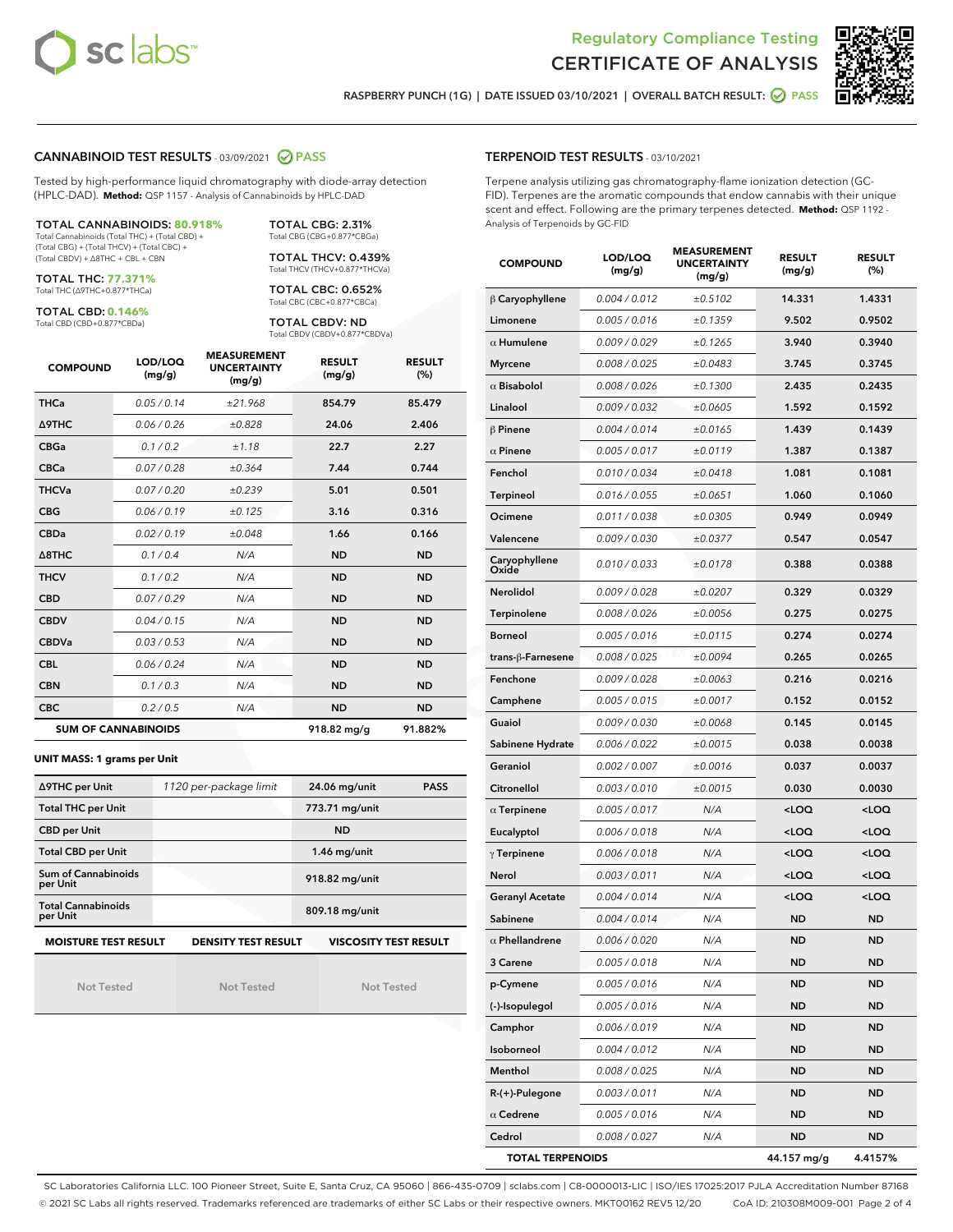



RASPBERRY PUNCH (1G) | DATE ISSUED 03/10/2021 | OVERALL BATCH RESULT: @ PASS

# CATEGORY 1 PESTICIDE TEST RESULTS - 03/10/2021 2 PASS

Pesticide and plant growth regulator analysis utilizing high-performance liquid chromatography-mass spectrometry (HPLC-MS) or gas chromatography-mass spectrometry (GC-MS). \*GC-MS utilized where indicated. **Method:** QSP 1212 - Analysis of Pesticides and Mycotoxins by LC-MS or QSP 1213 - Analysis of Pesticides by GC-MS

| <b>COMPOUND</b>             | LOD/LOQ<br>$(\mu g/g)$ | <b>ACTION</b><br><b>LIMIT</b><br>$(\mu q/q)$ | <b>MEASUREMENT</b><br><b>UNCERTAINTY</b><br>$(\mu g/g)$ | <b>RESULT</b><br>$(\mu g/g)$ | <b>RESULT</b> |
|-----------------------------|------------------------|----------------------------------------------|---------------------------------------------------------|------------------------------|---------------|
| Aldicarb                    | 0.03 / 0.08            | $\ge$ LOD                                    | N/A                                                     | <b>ND</b>                    | <b>PASS</b>   |
| Carbofuran                  | 0.02/0.05              | $>$ LOD                                      | N/A                                                     | <b>ND</b>                    | <b>PASS</b>   |
| Chlordane*                  | 0.03 / 0.08            | $\ge$ LOD                                    | N/A                                                     | <b>ND</b>                    | <b>PASS</b>   |
| Chlorfenapyr*               | 0.03/0.10              | $\ge$ LOD                                    | N/A                                                     | <b>ND</b>                    | <b>PASS</b>   |
| Chlorpyrifos                | 0.02 / 0.06            | $\ge$ LOD                                    | N/A                                                     | <b>ND</b>                    | <b>PASS</b>   |
| Coumaphos                   | 0.02 / 0.07            | $>$ LOD                                      | N/A                                                     | <b>ND</b>                    | <b>PASS</b>   |
| <b>Daminozide</b>           | 0.02 / 0.07            | $\ge$ LOD                                    | N/A                                                     | <b>ND</b>                    | <b>PASS</b>   |
| <b>DDVP</b><br>(Dichlorvos) | 0.03/0.09              | $\ge$ LOD                                    | N/A                                                     | <b>ND</b>                    | <b>PASS</b>   |
| <b>Dimethoate</b>           | 0.03 / 0.08            | $\ge$ LOD                                    | N/A                                                     | <b>ND</b>                    | <b>PASS</b>   |
| Ethoprop(hos)               | 0.03/0.10              | $\ge$ LOD                                    | N/A                                                     | <b>ND</b>                    | <b>PASS</b>   |
| Etofenprox                  | 0.02 / 0.06            | $\ge$ LOD                                    | N/A                                                     | <b>ND</b>                    | <b>PASS</b>   |
| Fenoxycarb                  | 0.03 / 0.08            | $\ge$ LOD                                    | N/A                                                     | <b>ND</b>                    | <b>PASS</b>   |
| Fipronil                    | 0.03/0.08              | $>$ LOD                                      | N/A                                                     | <b>ND</b>                    | <b>PASS</b>   |
| Imazalil                    | 0.02 / 0.06            | $\ge$ LOD                                    | N/A                                                     | <b>ND</b>                    | <b>PASS</b>   |
| Methiocarb                  | 0.02 / 0.07            | $\ge$ LOD                                    | N/A                                                     | <b>ND</b>                    | <b>PASS</b>   |
| Methyl<br>parathion         | 0.03/0.10              | $>$ LOD                                      | N/A                                                     | <b>ND</b>                    | <b>PASS</b>   |
| <b>Mevinphos</b>            | 0.03/0.09              | $>$ LOD                                      | N/A                                                     | <b>ND</b>                    | <b>PASS</b>   |
| Paclobutrazol               | 0.02 / 0.05            | $\ge$ LOD                                    | N/A                                                     | <b>ND</b>                    | <b>PASS</b>   |
| Propoxur                    | 0.03/0.09              | $\ge$ LOD                                    | N/A                                                     | <b>ND</b>                    | <b>PASS</b>   |
| Spiroxamine                 | 0.03 / 0.08            | $\ge$ LOD                                    | N/A                                                     | <b>ND</b>                    | <b>PASS</b>   |
| <b>Thiacloprid</b>          | 0.03/0.10              | $\ge$ LOD                                    | N/A                                                     | <b>ND</b>                    | <b>PASS</b>   |

#### CATEGORY 2 PESTICIDE TEST RESULTS - 03/10/2021 @ PASS

| <b>COMPOUND</b>   | LOD/LOQ<br>$(\mu g/g)$ | <b>ACTION</b><br><b>LIMIT</b><br>$(\mu g/g)$ | <b>MEASUREMENT</b><br><b>UNCERTAINTY</b><br>$(\mu g/g)$ | <b>RESULT</b><br>$(\mu g/g)$ | <b>RESULT</b> |
|-------------------|------------------------|----------------------------------------------|---------------------------------------------------------|------------------------------|---------------|
| Abamectin         | 0.03/0.10              | 0.1                                          | N/A                                                     | <b>ND</b>                    | <b>PASS</b>   |
| Acephate          | 0.02/0.07              | 0.1                                          | N/A                                                     | <b>ND</b>                    | <b>PASS</b>   |
| Acequinocyl       | 0.02/0.07              | 0.1                                          | N/A                                                     | <b>ND</b>                    | <b>PASS</b>   |
| Acetamiprid       | 0.02/0.05              | 0.1                                          | N/A                                                     | <b>ND</b>                    | <b>PASS</b>   |
| Azoxystrobin      | 0.02/0.07              | 0.1                                          | N/A                                                     | <b>ND</b>                    | <b>PASS</b>   |
| <b>Bifenazate</b> | 0.01/0.04              | 0.1                                          | N/A                                                     | <b>ND</b>                    | <b>PASS</b>   |
| <b>Bifenthrin</b> | 0.02/0.05              | 3                                            | N/A                                                     | <b>ND</b>                    | <b>PASS</b>   |
| <b>Boscalid</b>   | 0.03/0.09              | 0.1                                          | N/A                                                     | <b>ND</b>                    | <b>PASS</b>   |

| <b>CATEGORY 2 PESTICIDE TEST RESULTS</b> - 03/10/2021 continued |
|-----------------------------------------------------------------|
|-----------------------------------------------------------------|

| <b>COMPOUND</b>               | LOD/LOQ<br>$(\mu g/g)$ | <b>ACTION</b><br>LIMIT<br>$(\mu g/g)$ | <b>MEASUREMENT</b><br><b>UNCERTAINTY</b><br>(µg/g) | <b>RESULT</b><br>(µg/g) | <b>RESULT</b> |
|-------------------------------|------------------------|---------------------------------------|----------------------------------------------------|-------------------------|---------------|
| Captan                        | 0.19/0.57              | 0.7                                   | N/A                                                | ND                      | <b>PASS</b>   |
| Carbaryl                      | 0.02 / 0.06            | 0.5                                   | N/A                                                | ND                      | <b>PASS</b>   |
| Chlorantranilip-<br>role      | 0.04 / 0.12            | 10                                    | N/A                                                | ND                      | <b>PASS</b>   |
| Clofentezine                  | 0.03 / 0.09            | 0.1                                   | N/A                                                | ND                      | <b>PASS</b>   |
| Cyfluthrin                    | 0.12 / 0.38            | 2                                     | N/A                                                | ND                      | <b>PASS</b>   |
| Cypermethrin                  | 0.11 / 0.32            | 1                                     | N/A                                                | ND                      | <b>PASS</b>   |
| Diazinon                      | 0.02 / 0.05            | 0.1                                   | N/A                                                | ND                      | <b>PASS</b>   |
| Dimethomorph                  | 0.03 / 0.09            | 2                                     | N/A                                                | ND                      | <b>PASS</b>   |
| Etoxazole                     | 0.02 / 0.06            | 0.1                                   | N/A                                                | ND                      | <b>PASS</b>   |
| Fenhexamid                    | 0.03 / 0.09            | 0.1                                   | N/A                                                | ND                      | <b>PASS</b>   |
| Fenpyroximate                 | 0.02 / 0.06            | 0.1                                   | N/A                                                | ND                      | <b>PASS</b>   |
| Flonicamid                    | 0.03 / 0.10            | 0.1                                   | N/A                                                | ND                      | <b>PASS</b>   |
| Fludioxonil                   | 0.03 / 0.10            | 0.1                                   | N/A                                                | ND                      | <b>PASS</b>   |
| Hexythiazox                   | 0.02 / 0.07            | 0.1                                   | N/A                                                | ND                      | <b>PASS</b>   |
| Imidacloprid                  | 0.04 / 0.11            | 5                                     | N/A                                                | ND                      | <b>PASS</b>   |
| Kresoxim-methyl               | 0.02 / 0.07            | 0.1                                   | N/A                                                | ND                      | <b>PASS</b>   |
| <b>Malathion</b>              | 0.03 / 0.09            | 0.5                                   | N/A                                                | ND                      | <b>PASS</b>   |
| Metalaxyl                     | 0.02 / 0.07            | 2                                     | N/A                                                | ND                      | <b>PASS</b>   |
| Methomyl                      | 0.03 / 0.10            | 1                                     | N/A                                                | ND                      | <b>PASS</b>   |
| Myclobutanil                  | 0.03/0.09              | 0.1                                   | N/A                                                | ND                      | <b>PASS</b>   |
| Naled                         | 0.02 / 0.07            | 0.1                                   | N/A                                                | ND                      | <b>PASS</b>   |
| Oxamyl                        | 0.04 / 0.11            | 0.5                                   | N/A                                                | ND                      | <b>PASS</b>   |
| Pentachloronitro-<br>benzene* | 0.03 / 0.09            | 0.1                                   | N/A                                                | ND                      | <b>PASS</b>   |
| Permethrin                    | 0.04 / 0.12            | 0.5                                   | N/A                                                | ND                      | <b>PASS</b>   |
| Phosmet                       | 0.03 / 0.10            | 0.1                                   | N/A                                                | ND                      | PASS          |
| Piperonylbu-<br>toxide        | 0.02 / 0.07            | 3                                     | N/A                                                | ND                      | <b>PASS</b>   |
| Prallethrin                   | 0.03 / 0.08            | 0.1                                   | N/A                                                | ND                      | <b>PASS</b>   |
| Propiconazole                 | 0.02 / 0.07            | 0.1                                   | N/A                                                | ND                      | <b>PASS</b>   |
| Pyrethrins                    | 0.04 / 0.12            | 0.5                                   | N/A                                                | ND                      | PASS          |
| Pyridaben                     | 0.02 / 0.07            | 0.1                                   | N/A                                                | ND                      | <b>PASS</b>   |
| Spinetoram                    | 0.02 / 0.07            | 0.1                                   | N/A                                                | <b>ND</b>               | <b>PASS</b>   |
| Spinosad                      | 0.02 / 0.07            | 0.1                                   | N/A                                                | ND                      | <b>PASS</b>   |
| Spiromesifen                  | 0.02 / 0.05            | 0.1                                   | N/A                                                | ND                      | <b>PASS</b>   |
| Spirotetramat                 | 0.02 / 0.06            | 0.1                                   | N/A                                                | ND                      | <b>PASS</b>   |
| Tebuconazole                  | 0.02 / 0.07            | 0.1                                   | N/A                                                | ND                      | <b>PASS</b>   |
| Thiamethoxam                  | 0.03 / 0.10            | 5                                     | N/A                                                | ND                      | <b>PASS</b>   |
| Trifloxystrobin               | 0.03 / 0.08            | 0.1                                   | N/A                                                | ND                      | <b>PASS</b>   |

SC Laboratories California LLC. 100 Pioneer Street, Suite E, Santa Cruz, CA 95060 | 866-435-0709 | sclabs.com | C8-0000013-LIC | ISO/IES 17025:2017 PJLA Accreditation Number 87168 © 2021 SC Labs all rights reserved. Trademarks referenced are trademarks of either SC Labs or their respective owners. MKT00162 REV5 12/20 CoA ID: 210308M009-001 Page 3 of 4